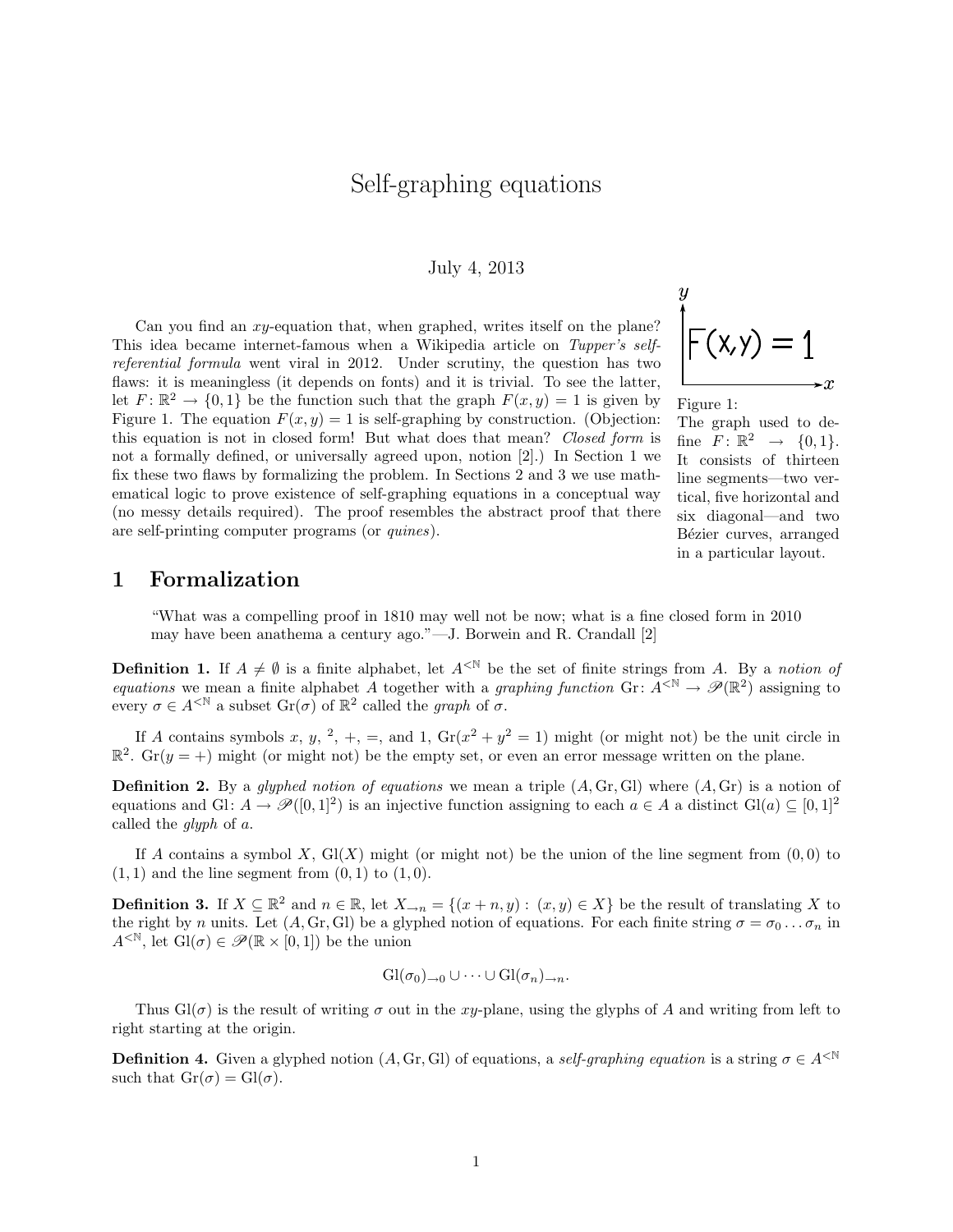Disregarding canonicity, one can arbitrarily choose a glyphed notion of equations and go to work. Say that  $\sigma$  is weakly self-graphing if  $Gr(\sigma)$  is a translation of  $Gl(\sigma)$  after rescaling some symbols. With enough arbitrary choices, constructing weakly self-graphing equations is doable. Jakub Trávník found [7] such an equation (or rather, an inequality) in three evenings. Tupper claims [9] such an inequality with arithmetic, floors, moduli, absolute values, and ≈1800 decimal digits (see Figure 2). Would 500 digits suffice? Are absolute values necessary? (Incidentally, it was a simpler inequality of Tupper's, from [8] or [5], that went viral. Despite the name Tupper's self-referential formula, it is not self-referential. Its graph includes all possible  $j \times 17$  bitmaps, and the formula is merely one. Tupper's actual self-referentials [9] are less known.)



Figure 2: An inequality (and its graph, rearranged) due to Jeff Tupper (used with his kind permission).

## 2 A Constructive Existence Proof

For self-containment, we will informally describe some computability theoretical notions. For rigorous details see  $[1]$ ,  $[6]$ , or any computability theory textbook. Casually, a Turing machine is a finite set of states and rules according to which an automaton reads and writes values (from some alphabet) on an infinitely long tape. Mike Davey recently filmed a physical model of Turing machines [3]. Such machines can do any computation that can be described by an effective, unambiguous algorithm. This computational power is independent of arbitrary choices such as the particular alphabet printed on the tape. In the following definition we exploit that alphabetic freedom.

**Definition 5.** (See Figure 3) Let A be a finite nonempty alphabet,  $\subseteq \notin A$  a blank symbol. An A-Turing machine is a Turing machine over alphabet  $A \cup \{\_ \}$ . We fix an effective ordering of the A-Turing machines and write  $T_n^A$  for the nth one. For each n,  $\varphi_n^A$  denotes the following function. The domain of  $\varphi_n^A$  is  $\{\sigma \in A^{\leq N} : T_n^A \text{ halts on input } \sigma\}.$  For  $\sigma \in \text{domain}(\varphi_n^A), \varphi_n^A(\sigma) \in A^{\leq N}$  is the output of  $T_n^A$  on input  $\sigma$ . A function  $f: \subseteq A^{< N} \to A^{< N}$  (i.e.,  $f: X \to A^{< N}$  for some  $X \subseteq A^{< N}$ ) is *computable* if  $f = \varphi_n^A$  for some n (we call n a code for f), and f is total computable if in addition domain $(f) = A^{<\mathbb{N}}$ . The notions of computability and total computability extend to functions  $f: \subseteq \mathbb{N} \to A^{\leq \mathbb{N}}$  and  $f: \subseteq \mathbb{N} \to \mathbb{N}$  by identifying  $\mathbb{N}$  with  $A^{\leq \mathbb{N}}$  via some canonical bijection.



Figure 3: An A-Turing machine in action.

We will show the following condition is sufficient for existence of self-graphing equations.

**Definition 6.** A glyphed notion  $\mathscr{A} = (A, Gr, Gl)$  of equations is Turing complete if there is a computable (i.e. given by an effective non-ambiguous algorithm) function  $f: \mathbb{N} \to A^{\leq \mathbb{N}}$  such that  $\forall n \in \mathbb{N}$ , if  $T_n^A$  halts on input  $\emptyset$  then  $\mathrm{Gr}(f(n)) = \mathrm{Gl}(\varphi_n^A(\emptyset))$ . (If  $T_n^A$  runs forever on input  $\emptyset$ , the output of  $f(n)$  is unimportant.)

Thus,  $\mathscr A$  is Turing complete if there is an algorithm that takes (the index of) an A-Turing machine  $T_n^A$  and produces an equation  $f(n)$  whose graph is the output of  $T_n^A$  if  $T_n^A$  halts when run on empty input (if not,  $f(n)$  can be anything, but must be defined). Hereafter, when we say that a machine halts, we mean it halts on empty input.

There do exist Turing complete glyphed notions of equations not too far from our intuition of Cartesian equations. In Section 3 we sketch an argument that such a notion is provided by basic arithmetic, decimal digits, absolute values, and infinite series or products.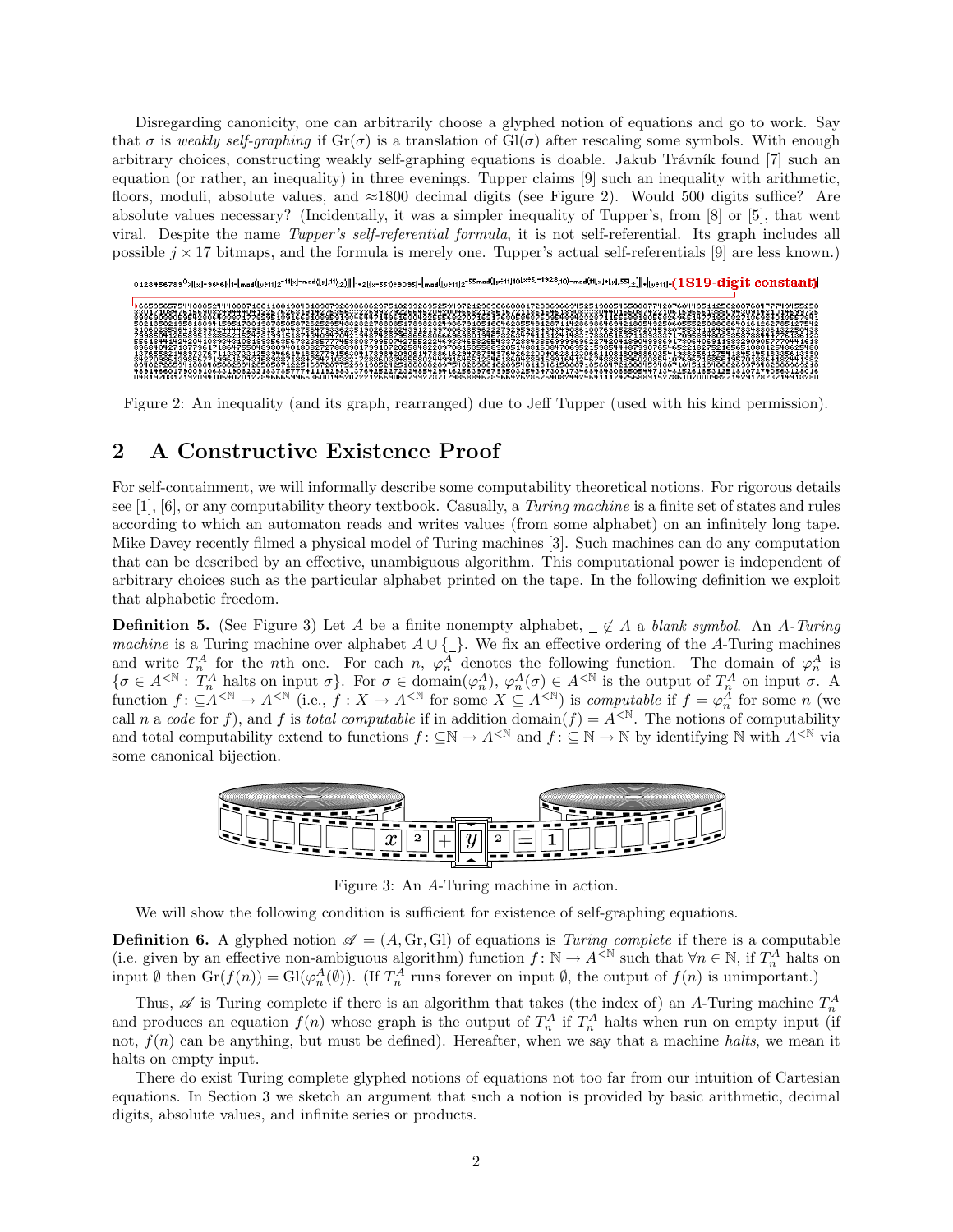**Theorem 1.** For any Turing complete glyphed notion  $\mathscr{A} = (A, Gr, Gl)$ , there is a self-graphing equation.

To prove Theorem 1 we will use two theorems from computability theory.

Informally, one thinks of algorithms as being made of very simple instructions like "Add 1 to  $x$ " or "Goto line 20". Glossed informally, computability theory's Smn Theorem says that it is safe for algorithms to include complex meta-instructions of the form "Let  $x$  be (a numerical encoding of) the following algorithm: ...". To avoid detour, we only formally state one special case. Loosely speaking, if we have an algorithm  $\mathcal{A}_f$  for  $f: \subseteq \mathbb{N} \to A^{\leq \mathbb{N}}$ , then we can form the algorithm in Figure 4.

| 1. Take input $n$ .                      |
|------------------------------------------|
| 2. Let $x$ be (a code of) the algorithm: |
| 1'. Take input $m$ .                     |
| 2'. Ignore m. Run $A_f$ on input n.      |
| 3. Output $x$ .                          |

Figure 4: Pseudocode for a special case of the Smn Theorem.

 $\Box$ 

**Lemma 2.** (The Smn Theorem, special case) For any total computable  $f: \mathbb{N} \to A^{\leq \mathbb{N}}$ , there is a total computable  $F: \mathbb{N} \to \mathbb{N}$  such that  $\forall n, \varphi_{F(n)}^A(\emptyset) = f(n)$ .

We will also use the Recursion Theorem, surely one of computability theory's most treasured jewels. Informally, it says it is safe for algorithms to include self-referential meta-instructions of the form "Let  $x$  be a numerical code for this algorithm."

**Lemma 3.** (The Recursion Theorem) For any total computable  $F: \mathbb{N} \to \mathbb{N}$ , there is some  $n \in \mathbb{N}$  such that  $\varphi_n^A = \varphi_{F(n)}^A$ .

Note that the function  $\varphi_n^A$  given by Lemma 3 is not necessarily total. A fun informal way to see this is as follows. Using the informal interpretations of Lemmas 2 and 3, there is a function  $\varphi_n^A: \subseteq A^{< \mathbb{N}} \to A^{< \mathbb{N}}$ (given by Lemma 3) with the following pseudocode: "Take input m. Ignore m. Let x be a code for this algorithm. Simulate  $T_x^A$  on empty input. If it halts with output y, then output the next A-string after y lexicographically." What is  $\varphi_n^A(\emptyset)$ ? If it exists, it is the next string after  $\varphi_n^A(\emptyset)$ . Impossible.

Proof of Theorem 1. Since  $\mathscr A$  is Turing complete, there is a total computable  $f: \mathbb N \to A^{\leq \mathbb N}$  such that  $\forall n \in \mathbb N$ , if  $\varphi_n^A(\emptyset)$  is defined then  $\mathrm{Gr}(f(n)) = \mathrm{Gl}(\varphi_n^A(\emptyset))$ .

By Lemma 2, let  $F: \mathbb{N} \to \mathbb{N}$  be total computable such that  $\forall n \in \mathbb{N}, \varphi_{F(n)}^A(\emptyset) = f(n)$ . By Lemma 3, there is some  $n \in \mathbb{N}$  such that  $\varphi_n^A = \varphi_{F(n)}^A$ . In particular,

$$
\varphi_n^A(\emptyset) = \varphi_{F(n)}^A(\emptyset) = f(n)
$$
 is defined. (\*)

Let  $\sigma = f(n)$ , then

$$
Gr(\sigma) = Gr(f(n))
$$
  
= 
$$
Gl(\varphi_n^A(\emptyset))
$$
  
= 
$$
Gl(f(n))
$$
  
= 
$$
Gl(\sigma).
$$
  
(By \* and choice of f)  
(By \*)  
(By \*)

By Definition 4,  $\sigma$  is a self-graphing equation.

Theorem 1 is constructive up to applying the *Smn* Theorem and the Recursion Theorem. It turns out that these two computability theoretical theorems are themselves fully constructive, making Theorem 1 fully constructive as well. In principle, one could design an algorithm to take specifications of Turing complete glyphed notions of equations and mechanically generate self-graphing equations from them.

## 3 A Turing Complete Notion of Equations

Let  $A = \{a_1, \ldots, a_N\}$  be a finite alphabet with symbols for arithmetic, decimal digits, absolute values, and infinite series or products. For  $\sigma \in A^{\leq N}$ , if  $\sigma$  is a grammatically correct xy-equation, let  $\text{Gr}(\sigma)$  be its graph in the ordinary sense. For grammatically incorrect  $\sigma$ , let  $Gr(\sigma)$  be some nonempty subset (e.g. an error